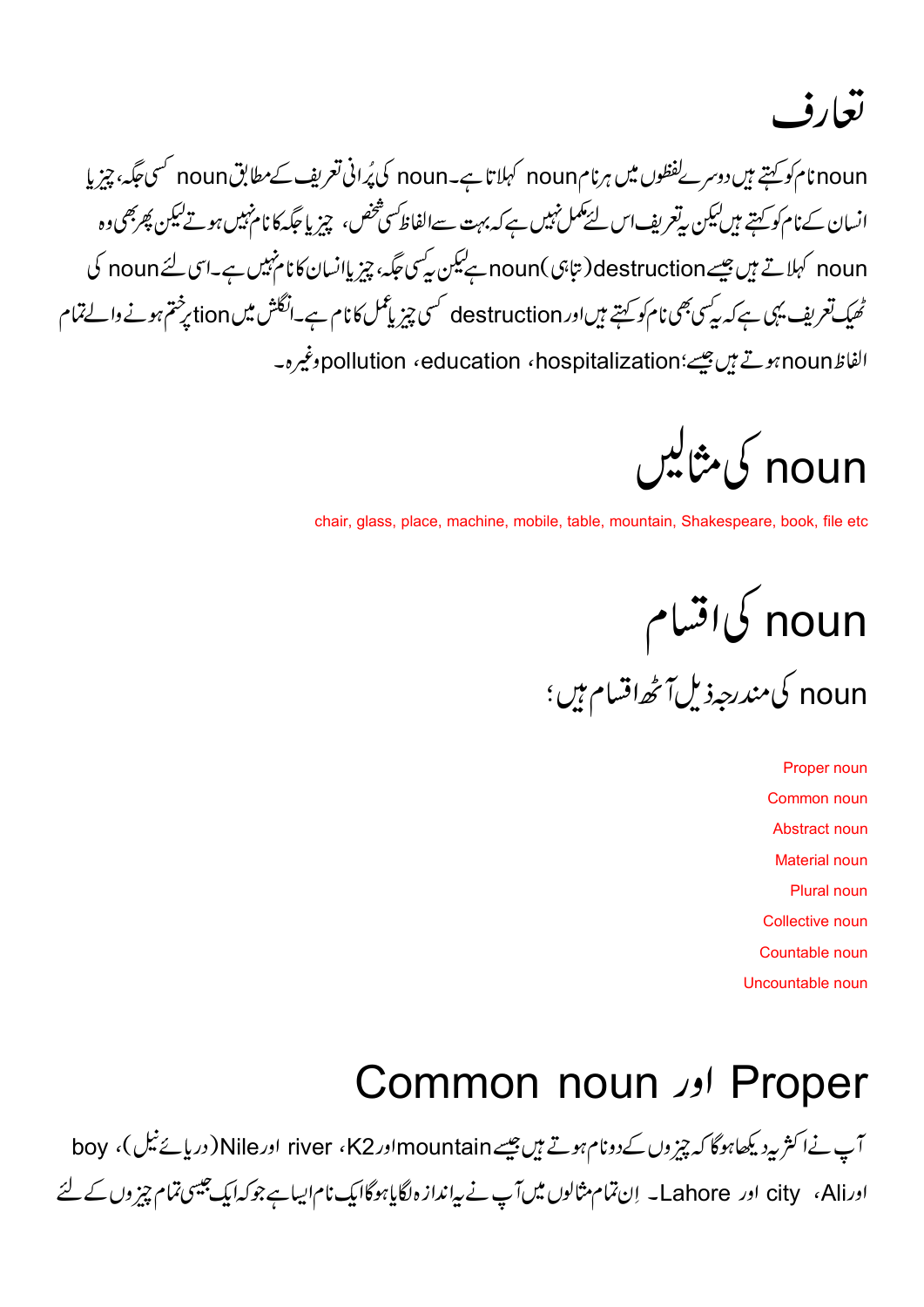استعمال ہوتا ہےجبکہ دُوسرانامصرف ایک ہی چیز کیلئے استعمال ہوتا ہے جیسے mountain کالفظ سی بھی پہاڑ کیلئے استعمال ہوتا ہےجبکہ K2 صرف ایک ہی پہاڑ ہےاوراُس کےعلاوہ کسی اورکو K2 نہیں کہاجاسکتا۔ ہروہ نام جوکہ ایک جیسی تمام چیز وں کیلئے استعمال ہوتا ہے common noun کہلاتاہے جبکہ وہ نام جوکہ صرف ایک ہی چیز کیلیجختص ہوتا ہے proper noun کہلاتاہے۔ common اورproper noun کی مثالیں table<sup>"</sup>

# Abstract noun

ہروہ چیز جسے دیکھااور حچھوانہ جاسکےاورصرف محسوس کیاجاسکےاُس کے نام کوabstract noun کہاجا تاہے مثلاً ؛ Anger (غصہ )، pleasure (درد )، pleasure(خوثَق)، hatred (جزبه)، hatred (نفرت)وغیرہ۔

# Material noun

جیسا کہ نام سے فلاہر ہے material noun ہراُس چیز کے نام کو کہتے ہیں جس سےدُوسری چیزیں بنائی جاتی ہیں۔مثلَّاً plastic، glass(شیشہ)، wood ( لکڑی)، iron(لوہا)وغیرہ۔

## Collective noun Plural noun

plural noun چز وں کی جمع کیلئے استعال ہوتا ہے۔جیسا کہ book سے books سے river ، books سے rivers دغیرہ۔اوراگرہم s یا esکانے کے بجائے چیزوں کی جمع کوکوئی اورنام دےدیں تو اُسےcollective noun کہا جائے گا جیسے بکر یوںاور بھیڑوں کی جمع کو flock (ریوڑ) کہاجا تاہے۔اسی طرح ستاروں کے جھرمٹ کیلئے cluster، کھاڑیوں کی جمع کیلئے team اور بھیڑیوں تے جھرمٹ کیلئے pack کالفظاستعال ہوتا ہے۔اس کی مزیدوضاحت نیچےدیے گئے ٹیبل سے ہوتی ے۔collective noun team ہے۔ plural noun سے جنوبے ا Table of plural and collective noun

plural noun کوآگےجا کر regular اور irregular میں تفتیم کیاجا تاہے۔